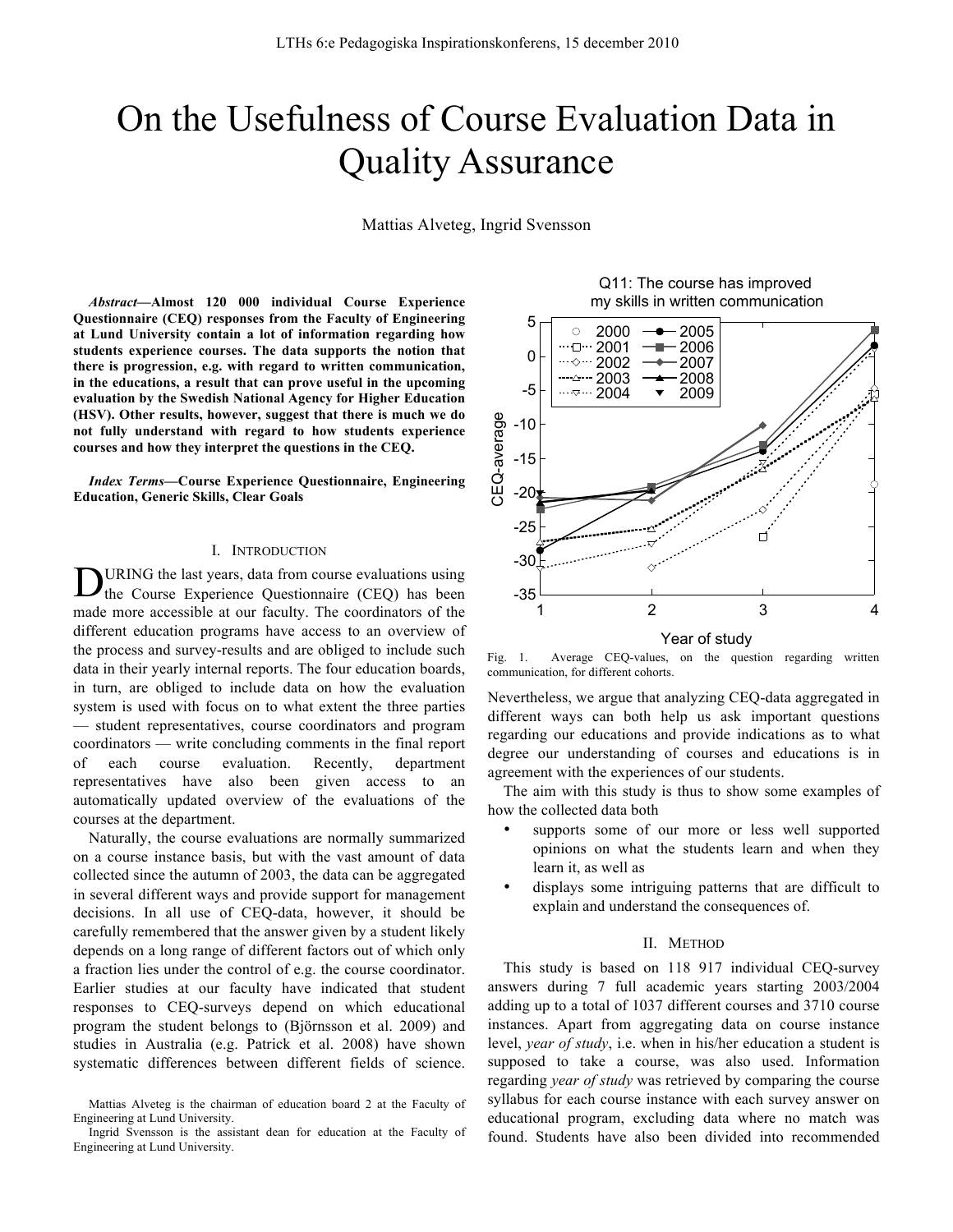

Fig. 2. Averages of CEQ-values on questions in the Clear Goals scale for different cohorts. Note that there is a decreasing trend with respect to year of sudy for the three questions that do not explicitly mention the teachers. The average of the question 13 has been negated to increase comparability.

study-pace *cohorts*; If they, e.g. took a second year course in the academic year 2008/2009 their answer for that course belongs to cohort 2007 since students who started in the fall of 2007 should take second year courses 2008/2009 if they follow the recommended study pace.

### III. RESULTS

#### *Written communication*

A key aspect of higher education is progression. As a student follows the educational program she should face ever more intricate and difficult challenges such that she, at the point of graduation is prepared to meet the challenges in her future career. When it comes to generic skills, such as e.g. written communication, our view of the educational programs is that they are typically designed such that the students are given increasingly difficult tasks through all their education. The student experiences also point in this direction (Fig. 1).

# *Clear Goals*

In the CEQ used there are four questions included in the "clear goals" scale. When aggregated on faculty level (Fig. 2), question 25 that specifically mentions the teachers has a tendency to increase with year of study while the other three questions display a tendency for decreasing values. Although the score on the question 25 is more similar, on average, for

later courses, linear regression on course instance level does not indicate that the correlation with the other questions increases (Table 1).

How can we interpret the data from the questions of clear goals from a quality assurance point of view? In order for us to have high quality in the education programs we need courses at low SOLO levels as well as courses that let the students dwell upon troublesome knowledge and learning thresholds, courses that asks of the students to take a (meta) cognitive leap forward and courses that situate the student in unfamiliar situations with incomplete information. Are CEQ-values for such different courses comparable?

Kember et al. (2004) argues that student's perceptions are dependent on their conceptions of learning and state that their findings "certainly show that treating [CEQ] ratings as absolute measures is not valid". Perry (1985) states that students go through an "evolution in their vision of knowledge and their expectations of teachers". Consequently, a student's perception of the clarity of the goals of a specific course is dependent on their previous experiences (Compare Prosser et al.

2003, p. 39). In a specific course some students may thus experience a friction between teaching and learning (Vermunt and Verloop 1999) while others experience congruence.

TABLE I R-SQUARED FOR LINEAR REGRESSION WITH QUESTION 25 AND QUESTIONS 1,6 AND 13 RESPECTIVELY BASED ON COURSE INSTANCES AVERAGES

|                 | YEAR OF STUDY |      |      |      |
|-----------------|---------------|------|------|------|
| <b>QUESTION</b> |               |      |      |      |
|                 | 0.77          | 0.71 | 0.66 | 0.56 |
|                 | 0.70          | 0.73 | 0.63 | 0.48 |
|                 | 0.40          | 0.44 | 0.50 | 0.33 |

This does not imply that we should simply accept low ratings and take them as an indication of good quality. Rather we need to look more closely at courses with low ratings and try to determine e.g. to what degree there is a constructive friction or a destructive friction between the students' strategy for learning and the teachers' strategy for teaching (see Vermunt and Verloop 1999). We might also need to start ranking courses (as in Fig. 3, bottom) in the search of outliers and look more carefully into what is actually going on in such courses.

One such outlier has among the highest score on written communication of all our courses (Fig. 3) while simultaneously having one of the lowest scores on clear goals. As a key objective of this course is to provide training in written communication and many students write positive